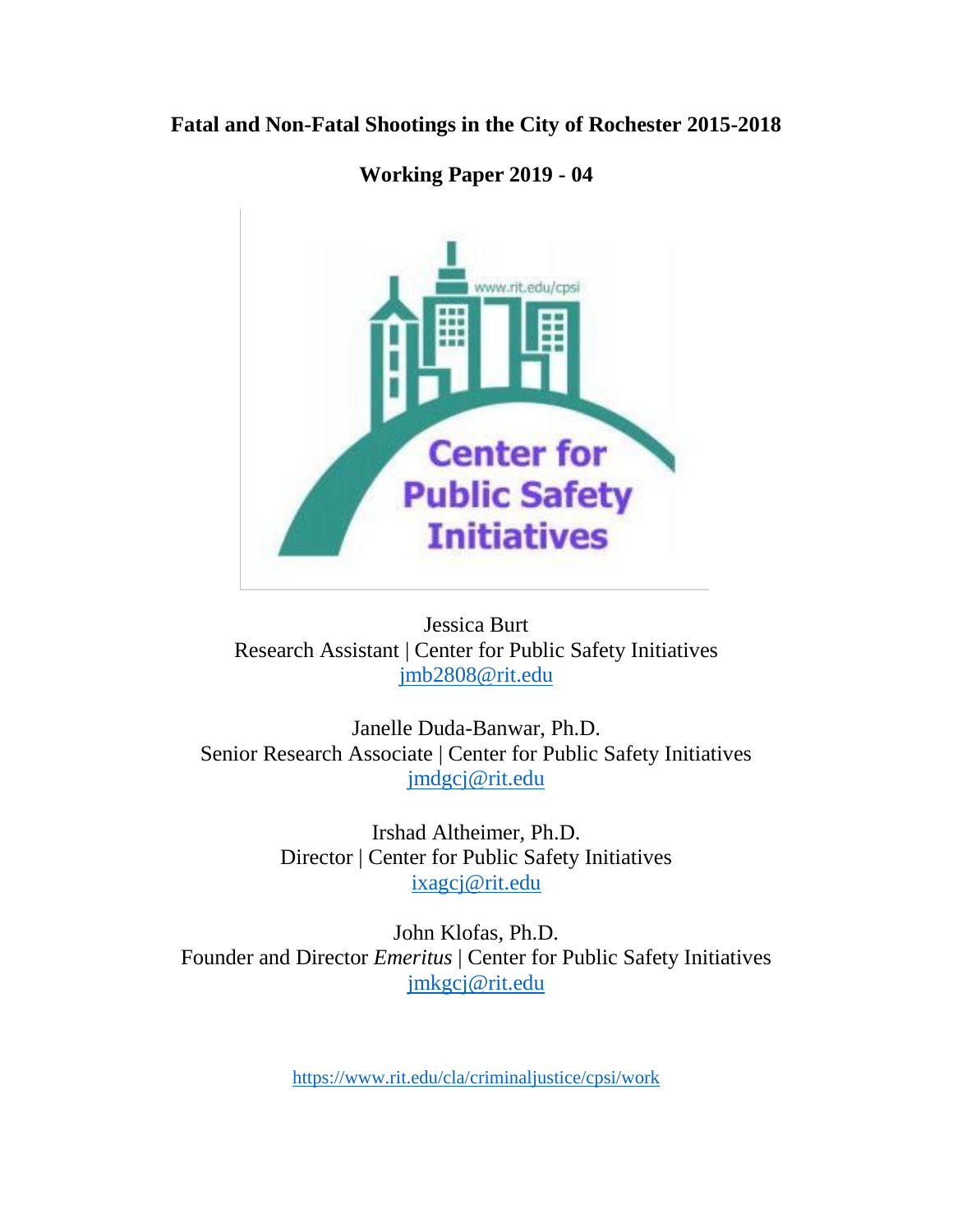### **Introduction**

This paper examines the demographics of fatal and non-fatal shooting victims in Rochester, NY, as reported in the Rochester Police Department's Open Data Portal from 2015- 2018. Available demographics of shooting victims include age, race, ethnicity, and gender. ArcGIS Mapping Software was used to map non-fatal shooting incident locations. Locally, in the City of Rochester, the number of fatal and non-fatal shooting victims have remained relatively stable over the past 19 years, with a slight decline in the last four years. One hospital located within the City, Rochester General Hospital, was selected for an analysis tallying the number of non-fatal shooting victims that occurred over the designated timeframe in this area using ArcGIS Mapping Software.



**Data**

Figure 1 shows all City of Rochester fatal and non-fatal shootings that occurred between 2015 and 2018. In each year, there were more non-fatal shooting victims than fatal shooting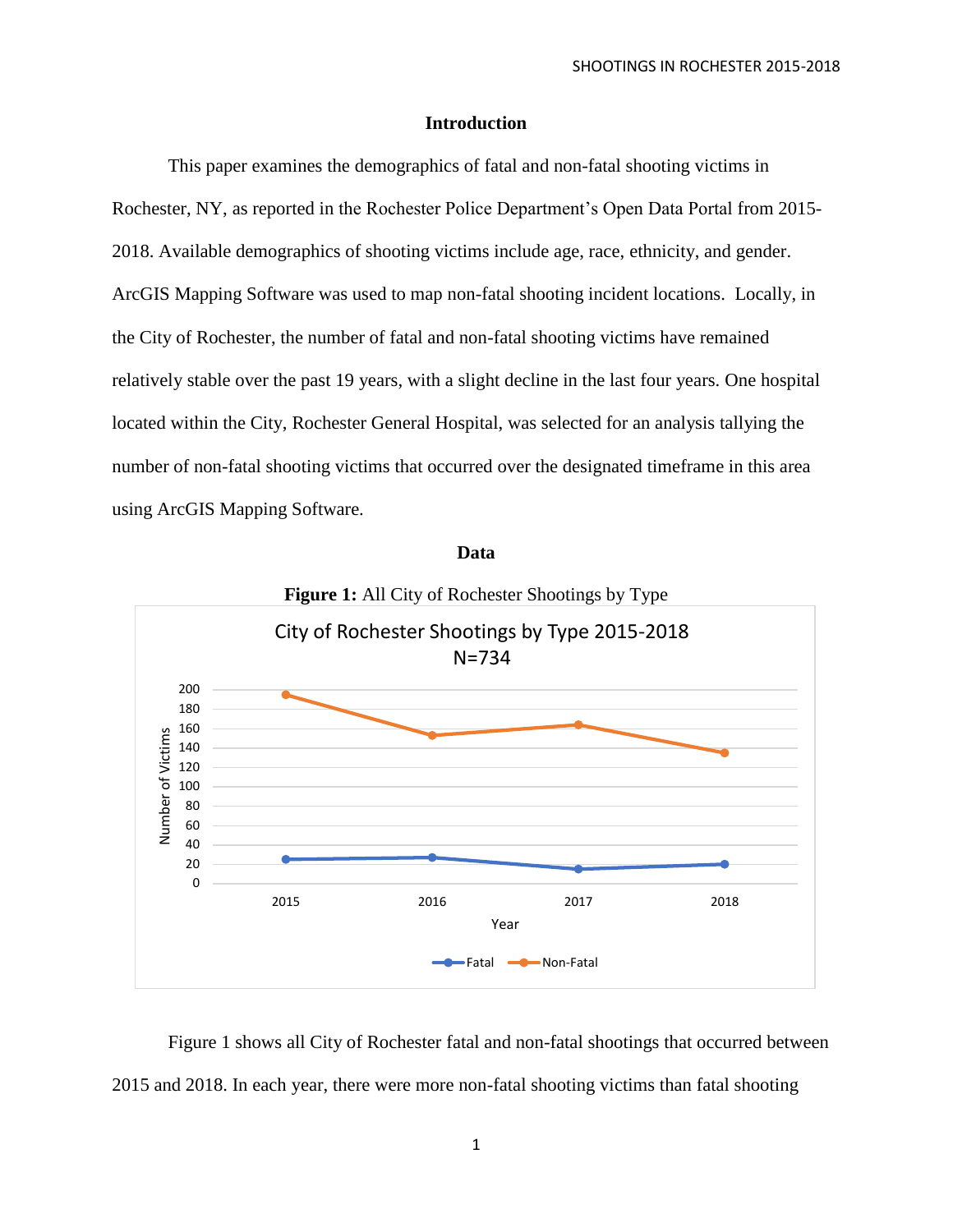victims. Over the last four years, there was an average of 184 shooting victims each year, specifically, an average of 22 fatal and 162 non-fatal. There has been a slight decline in non-fatal victims with a slight increase in the number of fatal victims in the most recent year. From 2015 to 2018 there was a 30% reduction, from 220 victims to 155 victims, in combined fatal and nonfatal shootings. However, past research has shown that the long-term trend in the number of shooting victims has remained relatively stable since the early 2000's despite periods of growth and decline (Altheimer et al., 2017).



Figure 2 shows the age of victims which ranges from 1 year old to 70 years old. One victim's age for 2018 was unknown and was not included in Figure 2. Over the last four years the age of fatal and non-fatal shooting victims have followed a similar trend. The majority of fatal and non-fatal shooting victims were 15-24 years old and the second largest age group was 25-34 years old.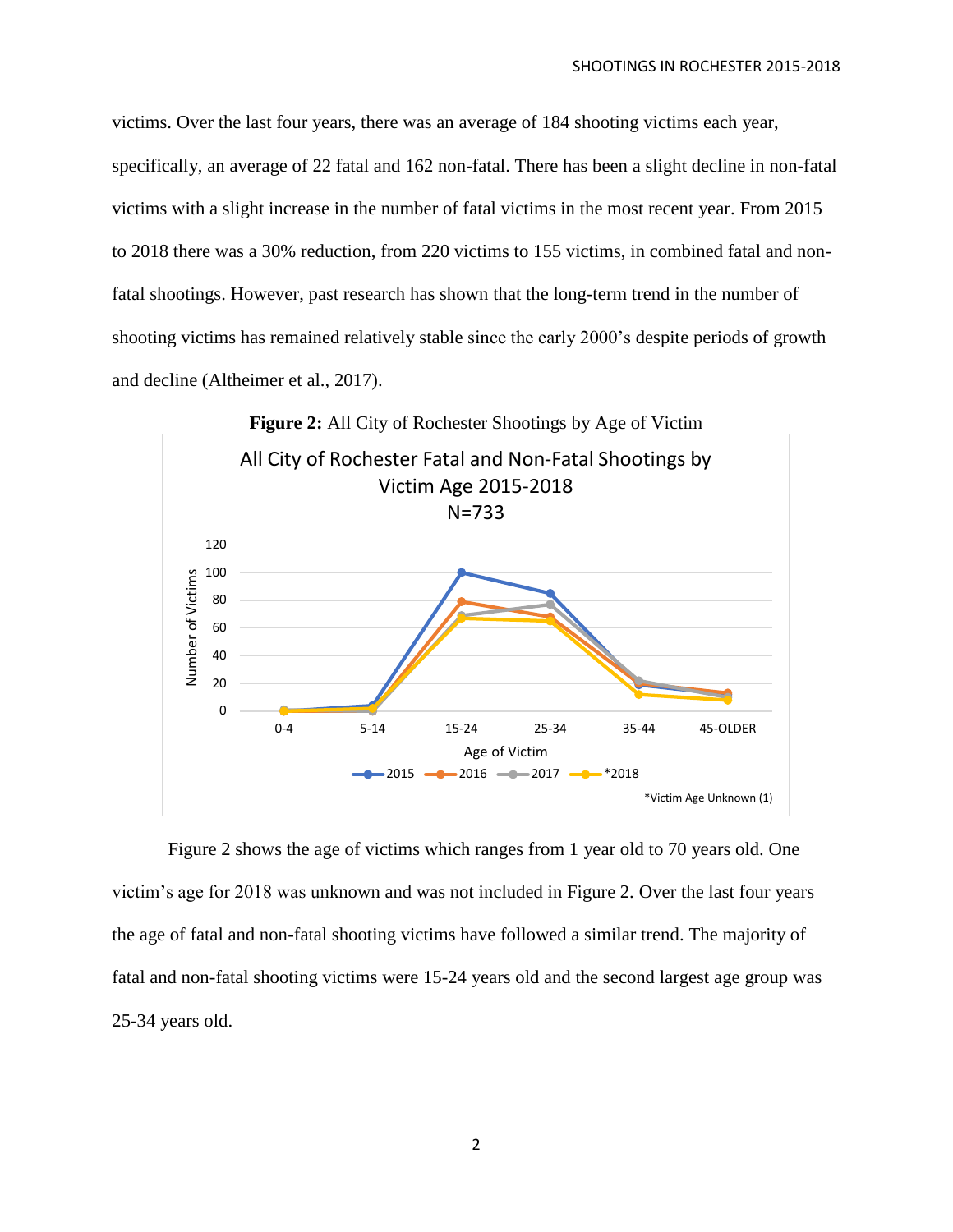

**Figure 3:** All City of Rochester Shootings by Gender of Victim

Figure 3 shows fatal and non-fatal shooting victims by gender. Over the last 4 years, the vast majority of victims were male. Despite this, the proportion of victims that were male declined from 2015-2018, from approximately 95% to about 82%, while the proportion of female victims has increased, from about 5% to about 18%. The number of female victims increased from 12 in 2015 to 35 in 2017 and then declined to 28 in 2018.

**Space Intentionally Left Blank**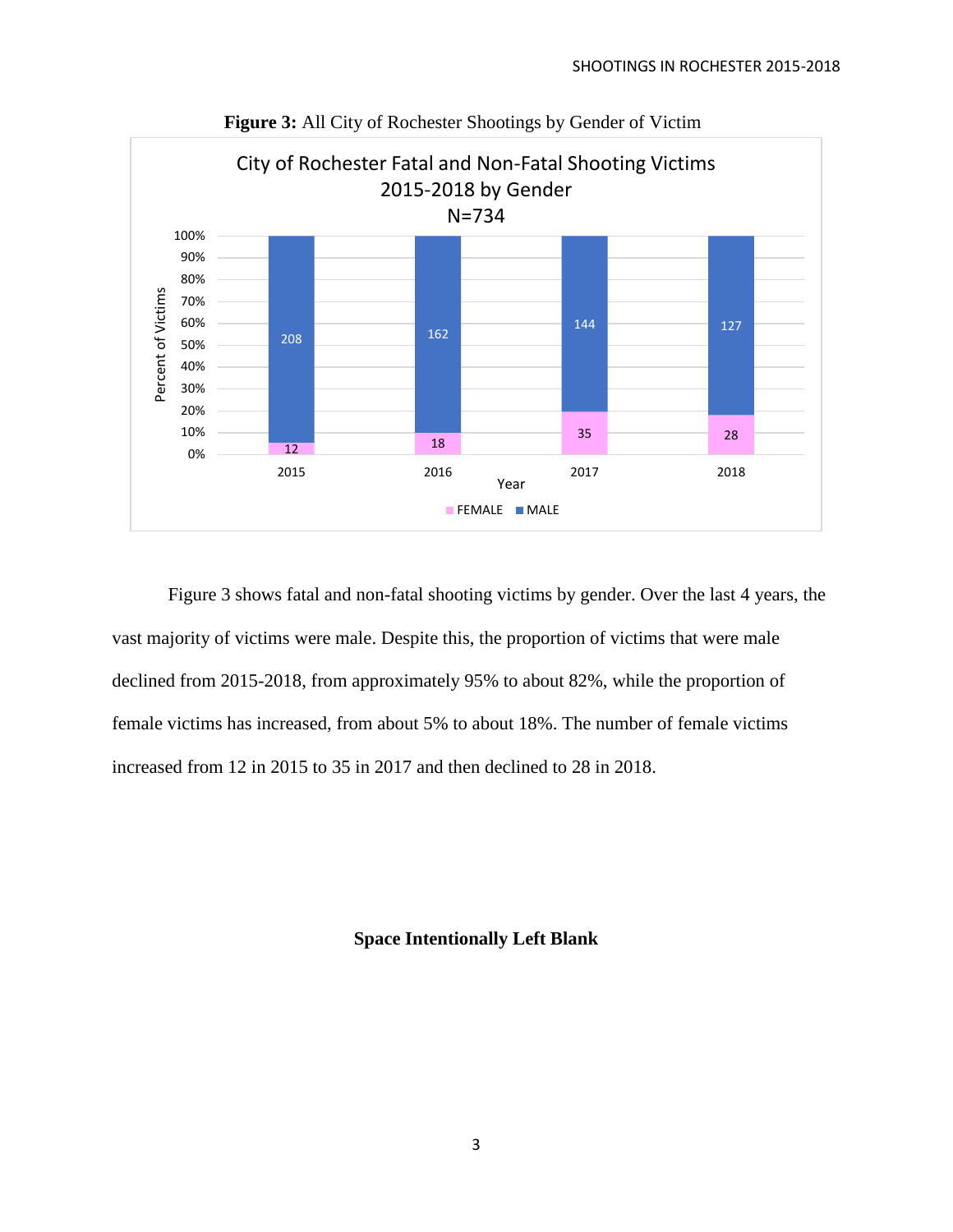



Figure 4 shows combined fatal and non-fatal shooting victims by race and ethnicity. Over the last 4 years, the majority of victims of gun violence were black, followed by Latino. According to the American Community Survey demographic and housing estimates 2013-2017 [\(www.factfinder.census.gov\)](http://www.factfinder.census.gov/), 38.5% of the city's population is black, 36.8% are white, and 3.2% are Asian. Of the city's population, 17.8% identify as Latino of any race including Mexican, Cuban, and Puerto Rican. Although the distribution of the population by race for black and white individuals are similar, the distribution of black and white victims of gun violence are not. Black individuals are the overwhelming majority of victims of gun violence, about 81%, when compared to white individuals.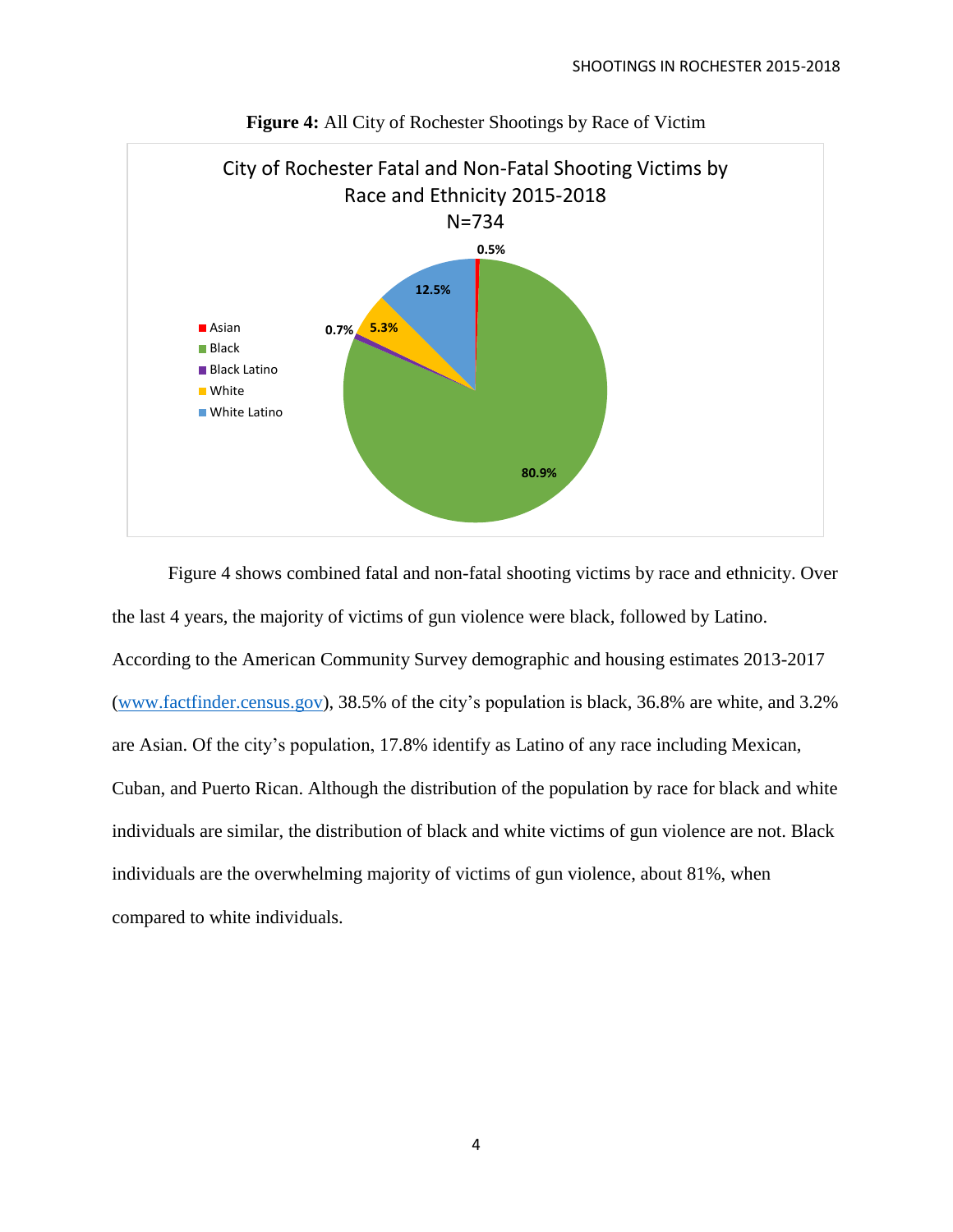

**Figure 5:** Location of all Non-Fatal Shooting Victims in Rochester, NY (n=647)

Figure 5 shows the incident locations for non-fatal shootings that occurred from 2015- 2018 in Rochester (n=647). The green circle outlines a one-mile radius from Rochester General Hospital which provides much of the treatment for shooting victims. Within a one-mile radius of this hospital there were 100 shooting victims with reported incidents between 2015 through 2018. Of those 100 shootings, 80 of them had unique crime identification numbers. The remaining 20% of these incidents involved multiple victims. The remaining 547 shooting victims fell outside of that radius. These incident locations follow a similar pattern of violent crime in Rochester, stretching in a semi-circle from the North-East to the South-West of the city.

#### **Discussion**

The majority of shootings in Rochester are non-fatal. This means that most shooting victims likely receive care from a medical facility, including Rochester General Hospital. The

5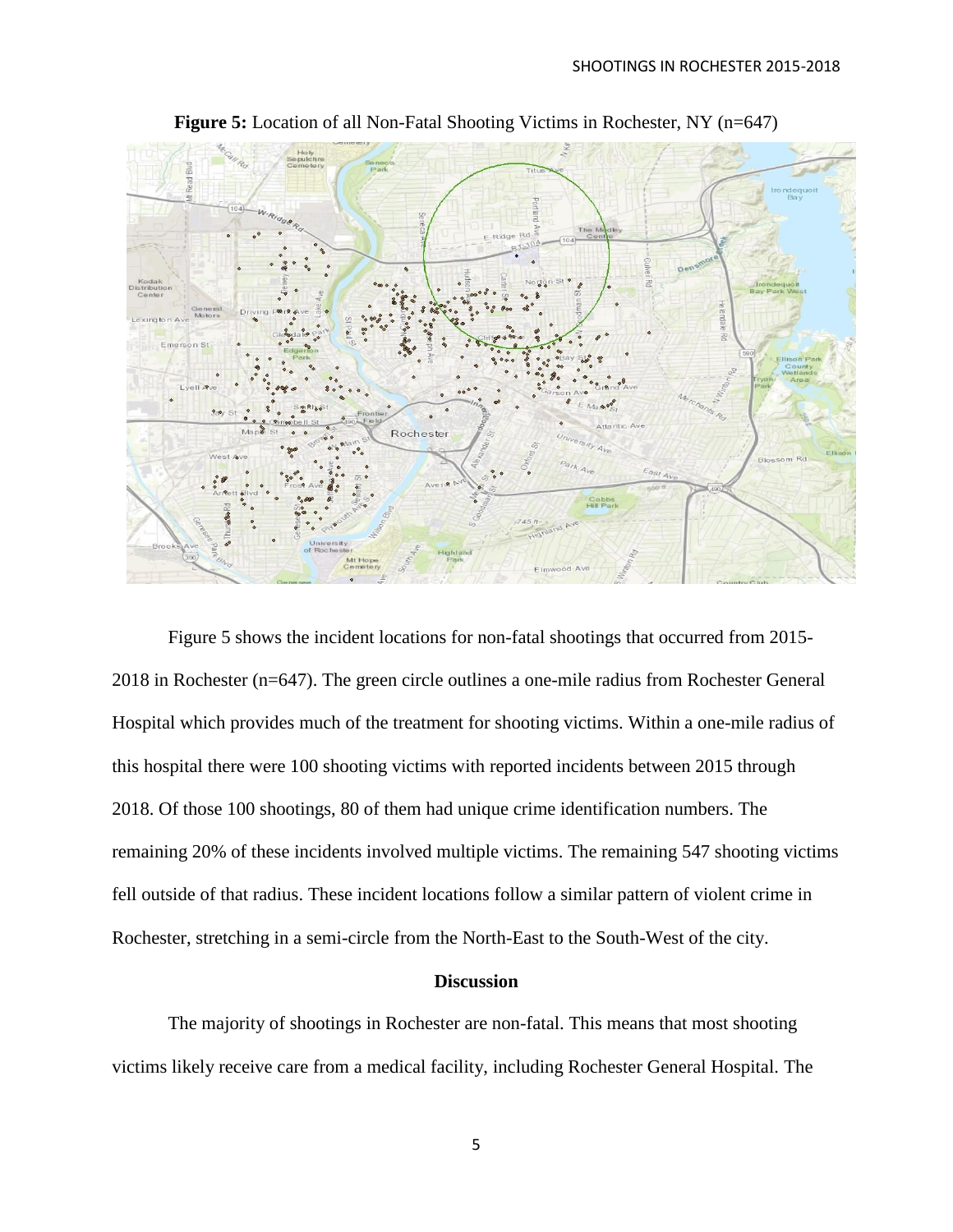demographics provided above for 2015-2018 fatal and non-fatal shooting victims indicate that in Rochester those most affected by gun violence are young, black, males. This is a similar trend in other communities across the country (e.g., Centers for Disease Control and Prevention, 2017; Fitzpatrick et al., 2018). Despite this, rates of shooting victimization for males in Rochester declined during this period, while rates of victimization for females increased. Though males remain the vast majority of shooting victims, this trend suggests a need for further research in the local community.

The concentration of shootings leads to community trauma. This is shown in the above map where within a one-mile radius of the hospital there were 100 victims of non-fatal shootings in only four years. For a child that is four years old living in this neighborhood, they have been exposed to 100 shootings that involved at least one victim in their lifetime. This concentration of violence within the city may benefit from programs aimed at reducing the impact of community trauma. The concentration of shootings has implications for the potential normalization or desensitization to violence in these communities.

Similar to cities across the U.S., gun violence is a chronic issue in Rochester; violence impacts not only victims and the offenders, but also family and community members. Programs have developed in an effort to interrupt this violence. These programs include Pathways to Peace, Save Our Youth, and hospital-based violence intervention programs such as the Rochester Youth Violence Prevention program. These programs target individuals at high-risk of gun violence in an effort to reduce retaliation and any violence.

#### **Conclusion**

Although there have been many programs set forth to tackle gun violence, due to the nature of this type of violence in communities creating an initiative that is hospital-based and

6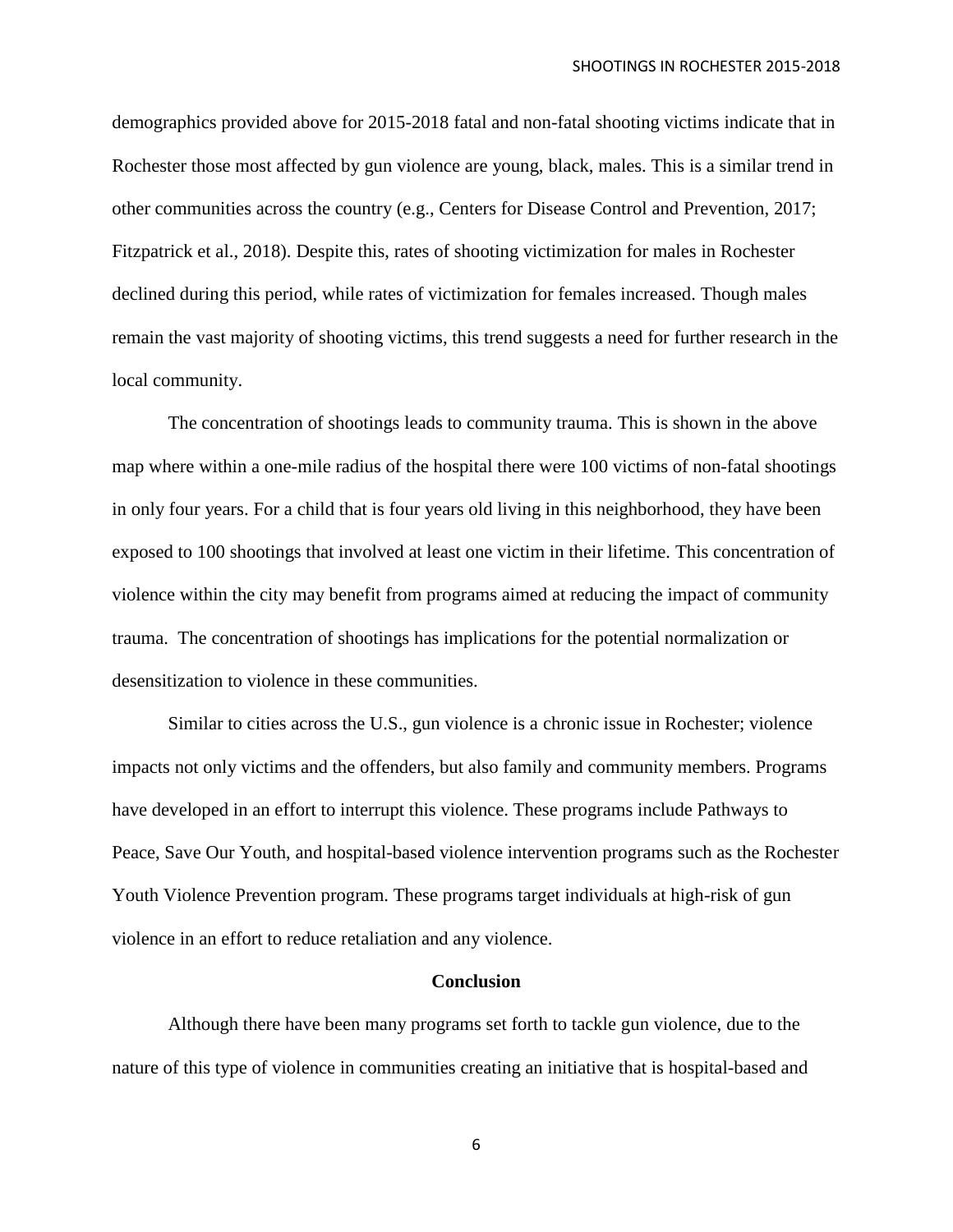trauma informed would build on the existing efforts. Shootings traumatically impact victims and their families in many ways socially, emotionally, cognitively and physically demonstrating a need for a hospital-based intervention that is trauma informed. A successful program should bridge this gap and coordinate services for victims of gun violence.

Based on the data provided, focusing efforts on individuals of non-fatal shootings who are 15-34 in age, black, and male, the demographics of individuals who are most frequently victims of this type of crime, may help to reduce gun violence. Local research has shown that retaliation is a significant element of gun violence in Rochester and that nearly six-in-ten incidents of violence involve retaliatory disputes (Altheimer et al., 2013). Interrupting this violence is a growing issue and despite a decline in non-fatal shootings over the last four years, there is still much to be accomplished.